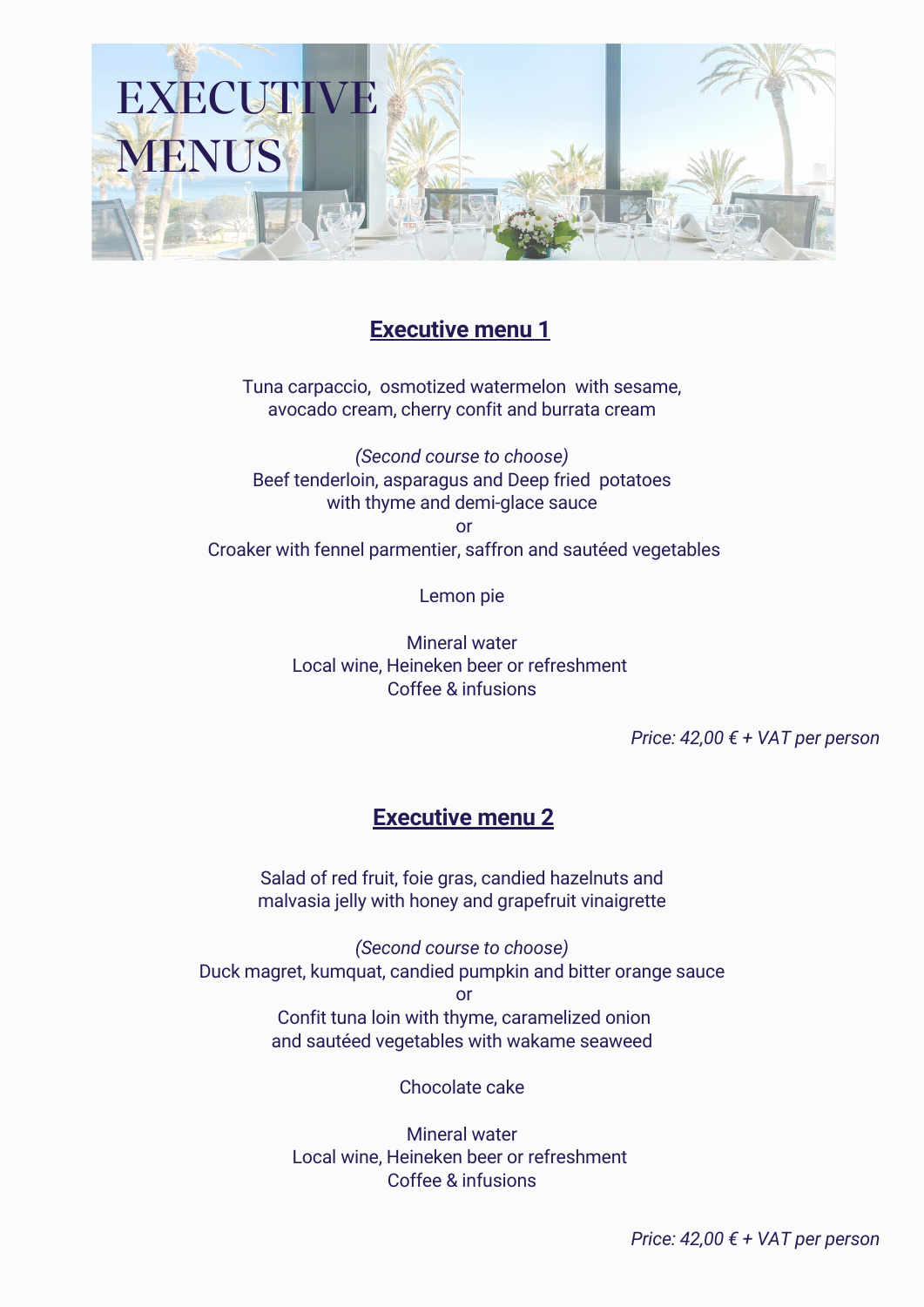

# **Executive menu 3**

Salad of tender shoots with candied red prawn tails, red fruit, wakame seaweed, cashew nuts and curry mayonnaise

*(Second course to choose)* Veal jowls with meat sauce and potato duo or Baked sea bass with American sauce, clams and sautéed vegetables

> Our special piña colada Nuestra piña colada

Mineral water Local wine, Heineken beer or refreshment Coffee & infusions

*Price: 42,00 € + VAT per person*

# **Executive menu 4**

Truffled potato parmentier, crispy parmesan, poultry egg cooked at low temperature and pickled mushrooms

*(Second course to choose)* Grilled suckling pig with shallots, green apple and port sauce or Hake with marinara sauce, red prawn and celery and seaweed purée

Catalan cream with pineapple and rum flambe

Mineral water Local wine, Heineken beer or refreshment Coffee & infusions

*Price: 42,00 € + VAT per person*